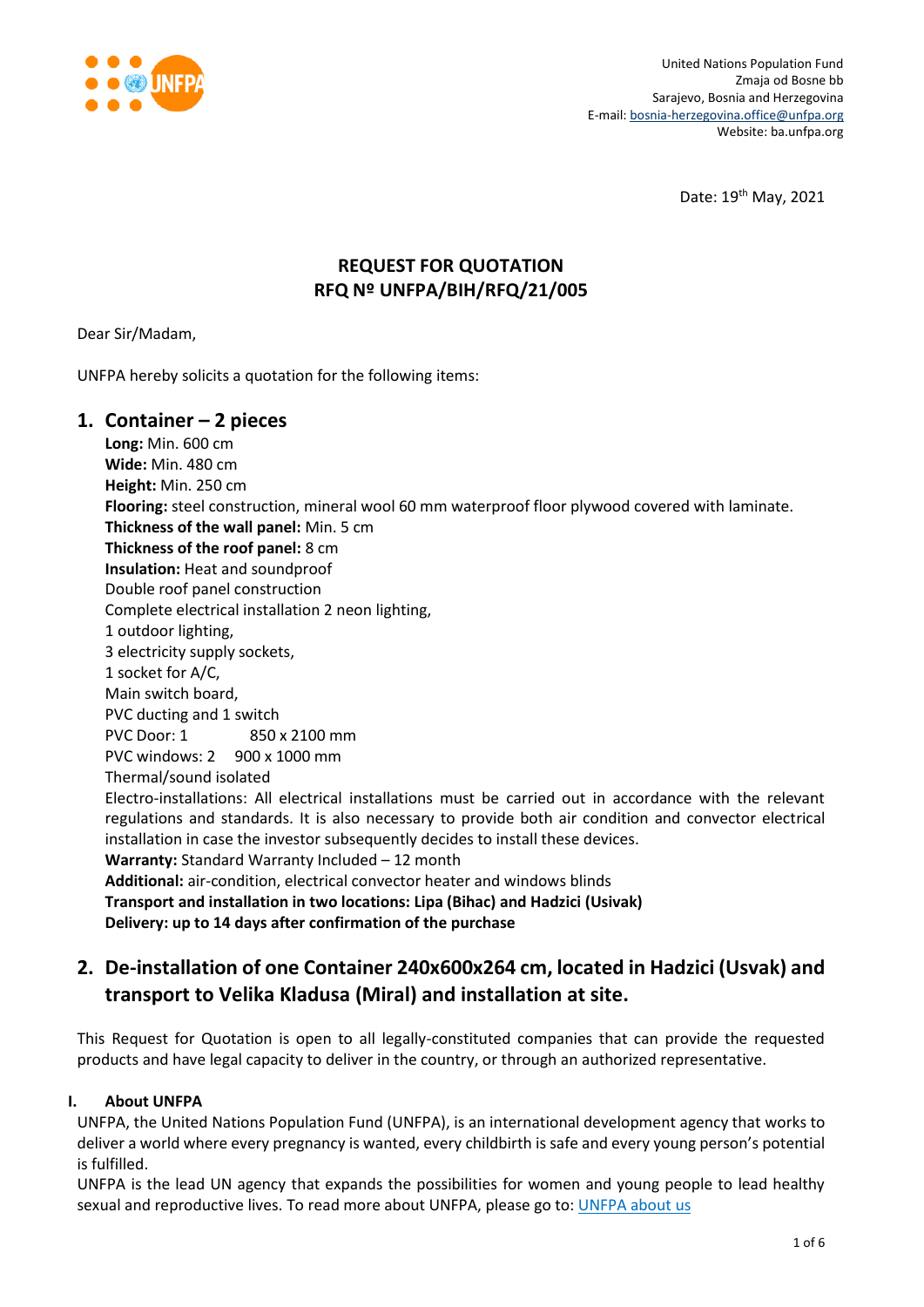

#### **II. Questions**

Questions or requests for further clarifications should be submitted in writing to the contact person below:

| Name of contact person at UNFPA: | Ms. Majda Zeherovic Zaimovic |
|----------------------------------|------------------------------|
| Tel Nº:                          | +387 33 293 574              |
| Fax Nº:                          | +387 33 552 330              |
| Email address of contact person: | zeheroviczaimovic@unfpa.org  |

The deadline for submission of questions is by *26th May, 2021*. Questions will be answered in writing and shared with all parties as soon as possible after this deadline.

#### **III. Content of quotations**

Quotations should be submitted in a single email whenever possible, depending on file size. Quotations must contain:

- a) Technical proposal, in response to the requirements outlined in the specifications should comply with: The bidder shall be required to quote for all items exclusive the additional equipment;
- b) Price quotation, to be submitted strictly in accordance with the price quotation form;
- c) Quality standard of the products;
- d) Warranty package.

Both parts of the quotation must be signed by the bidding company's relevant authority and submitted in PDF format.

#### **IV. Instructions for submission**

Proposals should be prepared based on the guidelines set forth in Section III above, along with a properly filled out and signed price quotation form, and are to be sent by email no later than **28 th May 2021 at 17:00** *Sarajevo Time***<sup>1</sup> .**

> *UNFPA BIH Office [bosnia-herzegovina.office@unfpa.org](mailto:bosnia-herzegovina.office@unfpa.org)*

Please note the following guidelines for electronic submissions:

- The following reference must be included in the email subject line: **RFQ Nº UNFPA/BIH/RFQ/21/005**
- Proposals, including both technical and financial proposals, that do not contain the correct email subject line may be overlooked by the procurement officer and therefore not considered.
- The total email size may not exceed **20 MB (including email body, encoded attachments and headers)**. Where the technical details are in large electronic files, it is recommended that these be sent separately before the deadline.
- Any quotation submitted will be regarded as an offer by the bidder and does not constitute or imply the acceptance of any quotation by UNFPA. UNFPA is under no obligation to award a contract to any bidder as a result of this RFQ.

#### **V. Overview of Evaluation Process**

l

Quotations will be evaluated based on the technical proposal and the total cost of the services (price quote).

<sup>1</sup> <http://www.timeanddate.com/worldclock/city.html?n=69>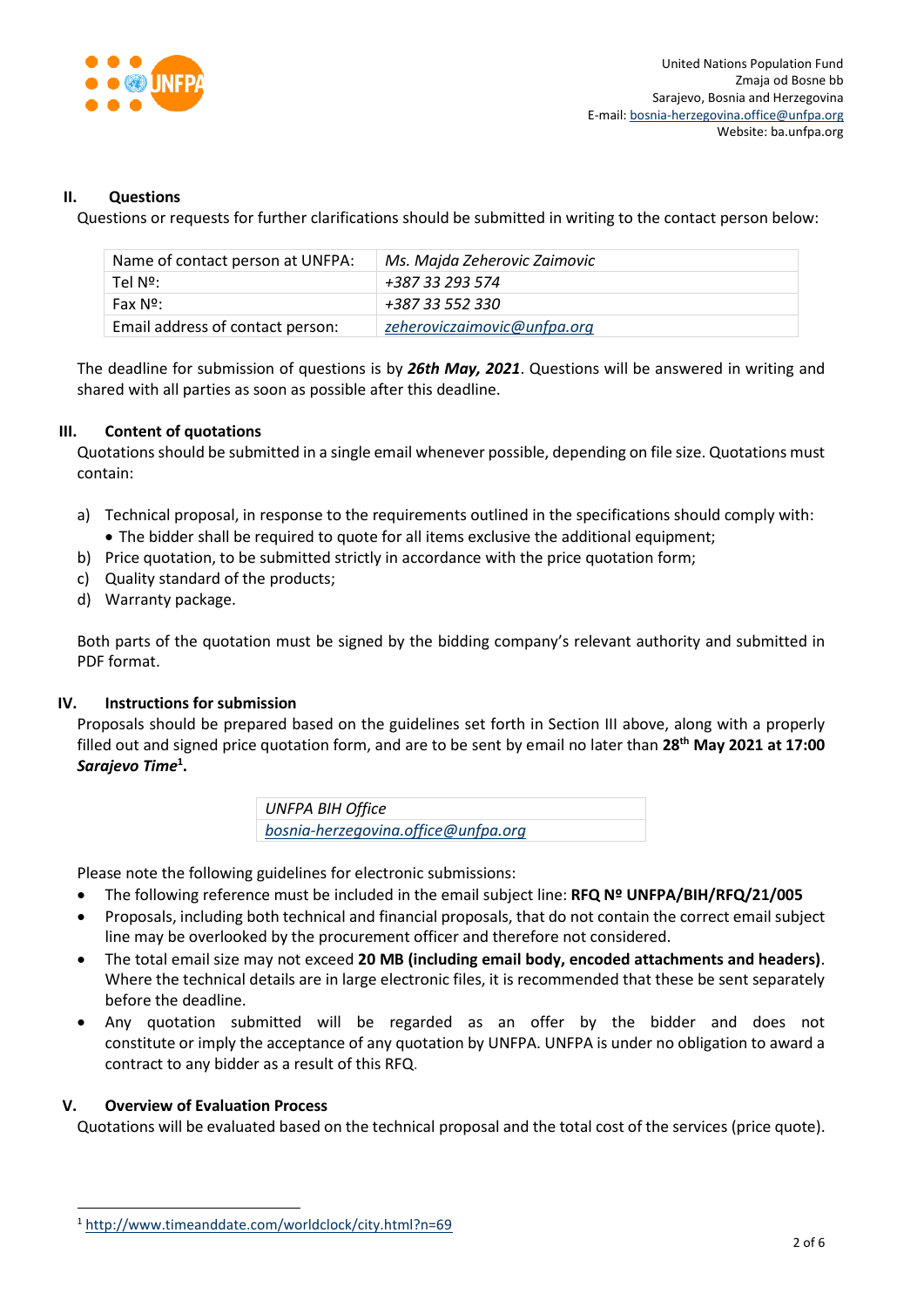

The evaluation will be carried out in a two-step process by an ad-hoc evaluation panel. Technical proposals will be evaluated for technical compliance prior to the comparison of price quotes.

#### **VI. Award Criteria**

In case of a satisfactory result from the evaluation process, UNFPA intends to award a Purchase Order to the Bidder(s) that obtain the lowest-priced technically acceptable offer.

#### **VII. Right to Vary Requirements at Time of Award**

UNFPA reserves the right at the time of award of contract to increase or decrease, by up to 20%, the volume of services specified in this RFQ without any change in unit prices or other terms and conditions.

#### **VIII. Payment Terms**

UNFPA payment terms are net 30 days upon receipt of invoice and delivery/acceptance of the milestone deliverables linked to payment as specified in the contract.

#### **IX. [Fraud and Corruption](http://www.unfpa.org/about-procurement#FraudCorruption)**

UNFPA is committed to preventing, identifying, and addressing all acts of fraud against UNFPA, as well as against third parties involved in UNFPA activities. UNFPA's Policy regarding fraud and corruption is available here: [Fraud Policy.](http://www.unfpa.org/resources/fraud-policy-2009#overlay-context=node/10356/draft) Submission of a proposal implies that the Bidder is aware of this policy.

Suppliers, their subsidiaries, agents, intermediaries and principals must cooperate with the UNFPA Office of Audit and Investigations Services as well as with any other oversight entity authorized by the Executive Director and with the UNFPA Ethics Advisor as and when required. Such cooperation shall include, but not be limited to, the following: access to all employees, representatives agents and assignees of the vendor; as well as production of all documents requested, including financial records. Failure to fully cooperate with investigations will be considered sufficient grounds to allow UNFPA to repudiate and terminate the Agreement, and to debar and remove the supplier from UNFPA's list of registered suppliers.

A confidential Anti-Fraud Hotline is available to any Bidder to report suspicious fraudulent activities a[t UNFPA](http://web2.unfpa.org/help/hotline.cfm)  [Investigation Hotline.](http://web2.unfpa.org/help/hotline.cfm)

#### **X. Zero Tolerance**

UNFPA has adopted a zero-tolerance policy on gifts and hospitality. Suppliers are therefore requested not to send gifts or offer hospitality to UNFPA personnel. Further details on this policy are available here: Zero [Tolerance Policy.](http://www.unfpa.org/about-procurement#ZeroTolerance)

#### **XI. RFQ Protest**

Bidder(s) perceiving that they have been unjustly or unfairly treated in connection with a solicitation, evaluation, or award of a contract may submit a complaint to the UNFPA Head of the Business Unit Ms. Gabrijela Jurela at [jurela@unfpa.org](mailto:jurela@unfpa.org) . Should the supplier be unsatisfied with the reply provided by the UNFPA Head of the Business Unit, the supplier may contact the Chief, Procurement Services Branch at [procurement@unfpa.org.](mailto:procurement@unfpa.org)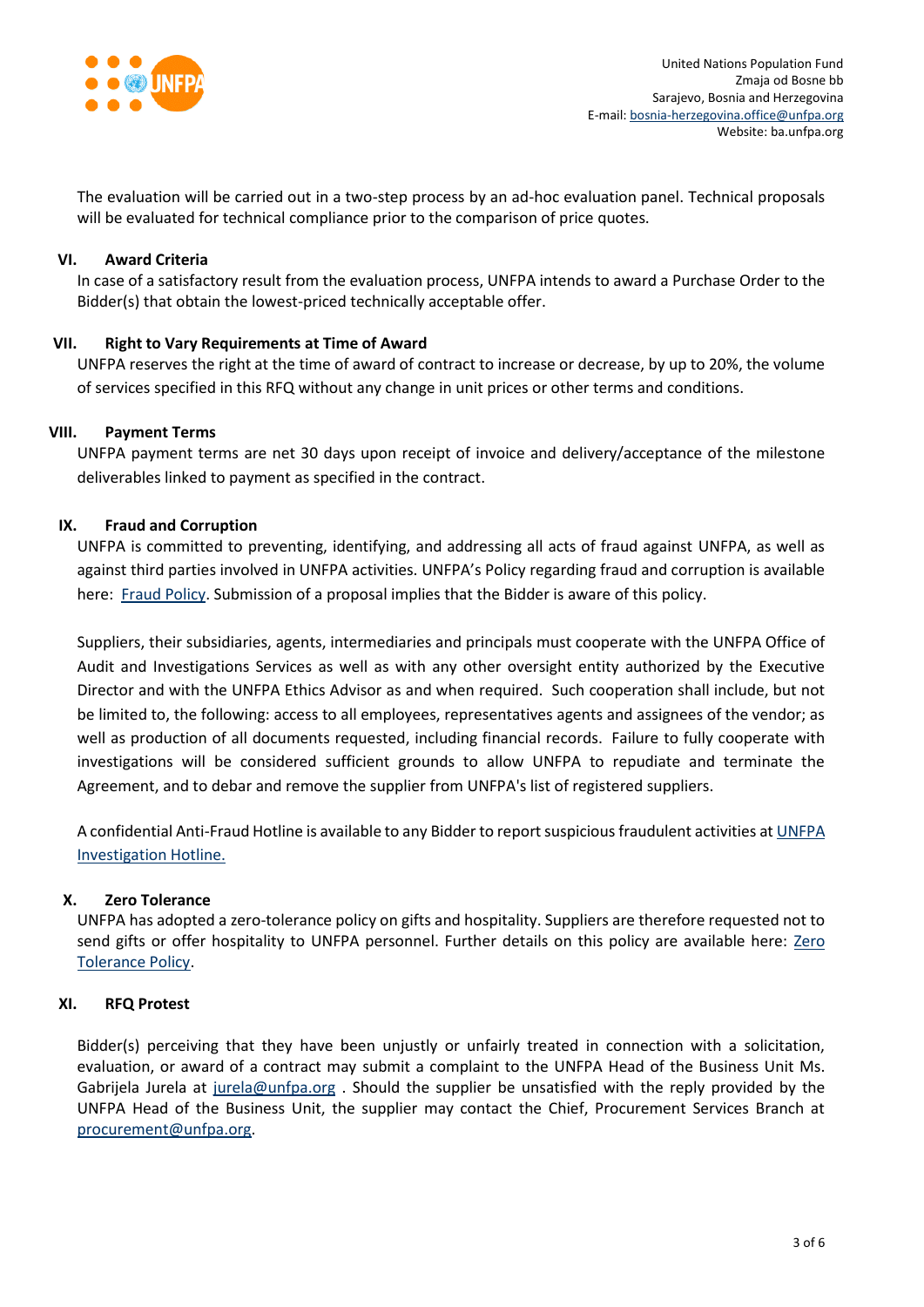

#### **XII. Disclaimer**

Should any of the links in this RFQ document be unavailable or inaccessible for any reason, bidders can contact the Procurement Officer in charge of the procurement to request for them to share a PDF version of such document(s).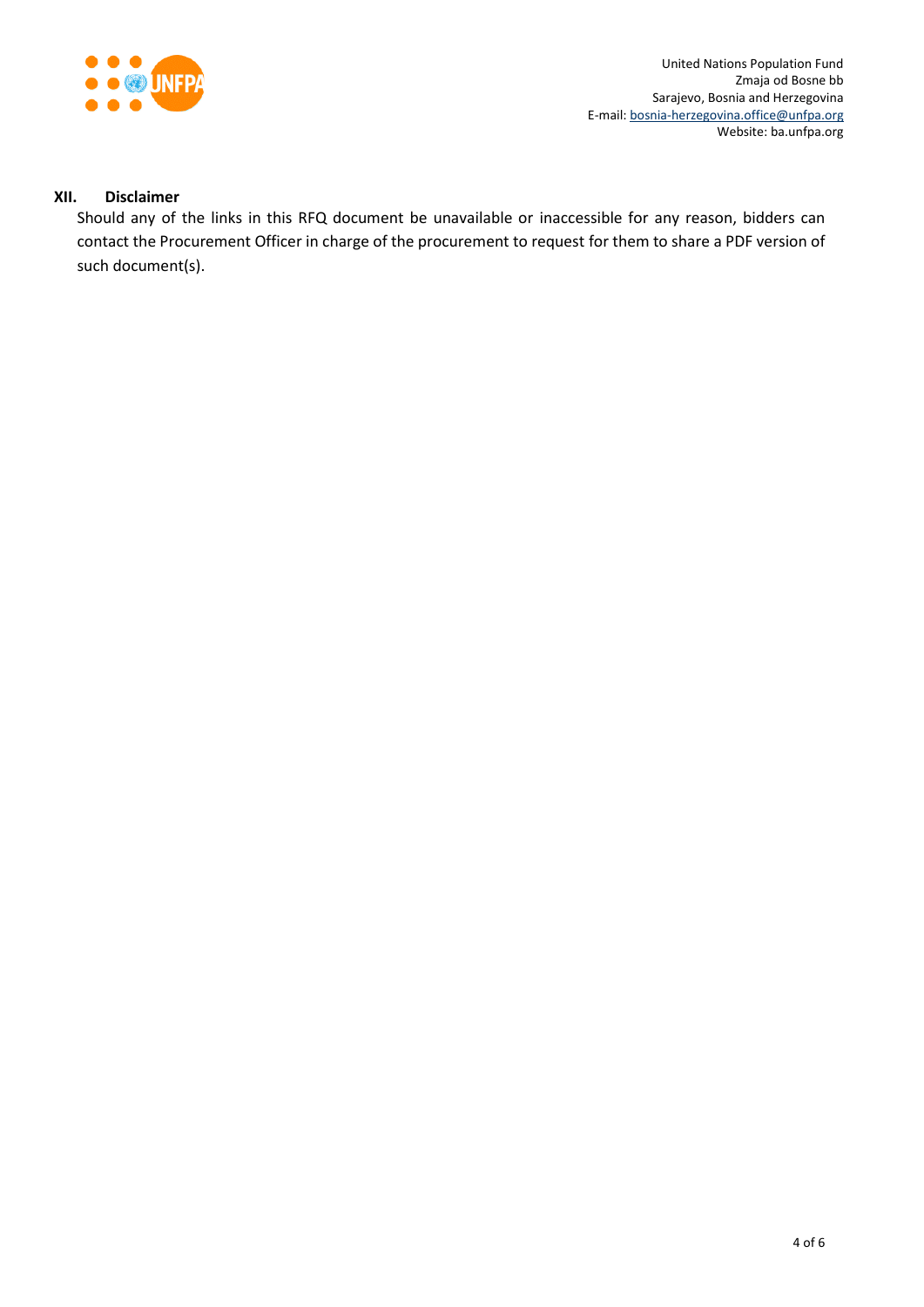

## **PRICE QUOTATION FORM**

| Name of Bidder:                                                                                                                        |                      |
|----------------------------------------------------------------------------------------------------------------------------------------|----------------------|
| Date of the quotation:                                                                                                                 |                      |
| Request for quotation Nº:                                                                                                              | UNFPA/BIH/RFQ/21/005 |
| <b>Currency of quotation:</b>                                                                                                          | <b>BAM</b>           |
| <b>Validity of quotation:</b><br>(The quotation shall be valid for a period of<br>at least 3 months after the submission<br>deadline.) |                      |

Quoted rates must be **exclusive of all taxes**, since UNFPA is exempt from taxes.

| Item               | <b>Product Name &amp; Description</b> | <b>UOM</b> | <b>Unit Price</b> | Number of<br><b>Units</b> | <b>Total</b><br>(BAM) |
|--------------------|---------------------------------------|------------|-------------------|---------------------------|-----------------------|
| ᅩ                  |                                       |            |                   |                           |                       |
| 2                  |                                       |            |                   |                           |                       |
| 3                  |                                       |            |                   |                           |                       |
| 4                  |                                       |            |                   |                           |                       |
| 5                  |                                       |            |                   |                           |                       |
| 6                  |                                       |            |                   |                           |                       |
| <b>GRAND TOTAL</b> |                                       |            |                   |                           |                       |

*Vendor's Comments:*

I hereby certify that the company mentioned above, which I am duly authorized to sign for, has reviewed **RFQ UNFPA/BIH/RFQ/21/005** including all annexes, amendments to the RFQ document (if applicable) and the responses provided by UNFPA on clarification questions from the prospective service providers. Further, the company accepts the General Conditions of Contract for UNFPA and we will abide by this quotation until it expires.